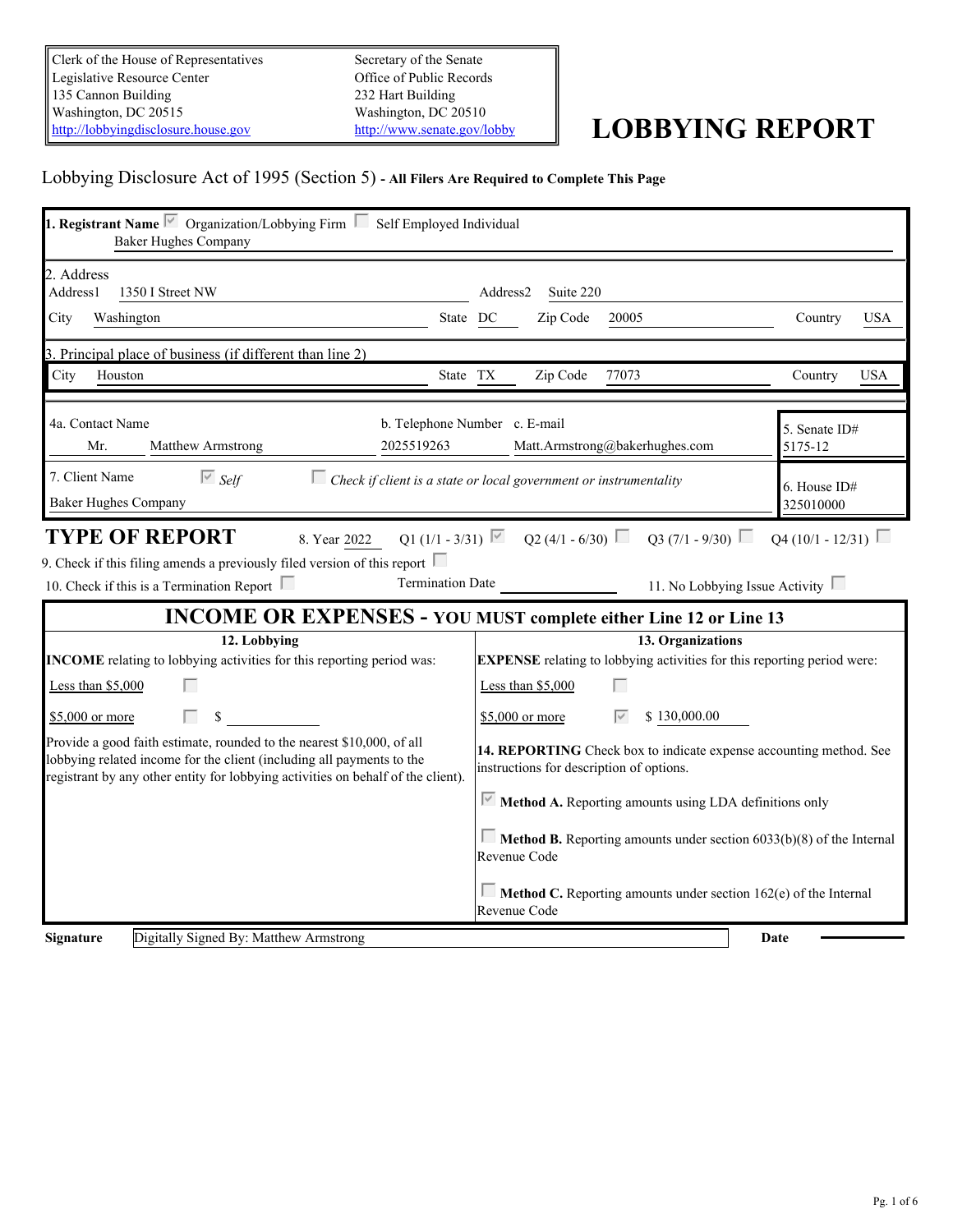15. General issue area code ENG

16. Specific lobbying issues

Issues related to energy technologies and services; Issues related to carbon capture and utilization.

17. House(s) of Congress and Federal agencies  $\Box$  Check if None

#### U.S. SENATE, U.S. HOUSE OF REPRESENTATIVES

18. Name of each individual who acted as a lobbyist in this issue area

| First Name | Last Name            | Suffix | Covered Official Position (if applicable) | New |  |
|------------|----------------------|--------|-------------------------------------------|-----|--|
| Matthew    | Armstrong            |        |                                           |     |  |
| Julia      | <b>Price-Madison</b> |        |                                           |     |  |

19. Interest of each foreign entity in the specific issues listed on line 16 above  $\overline{\triangledown}$  Check if None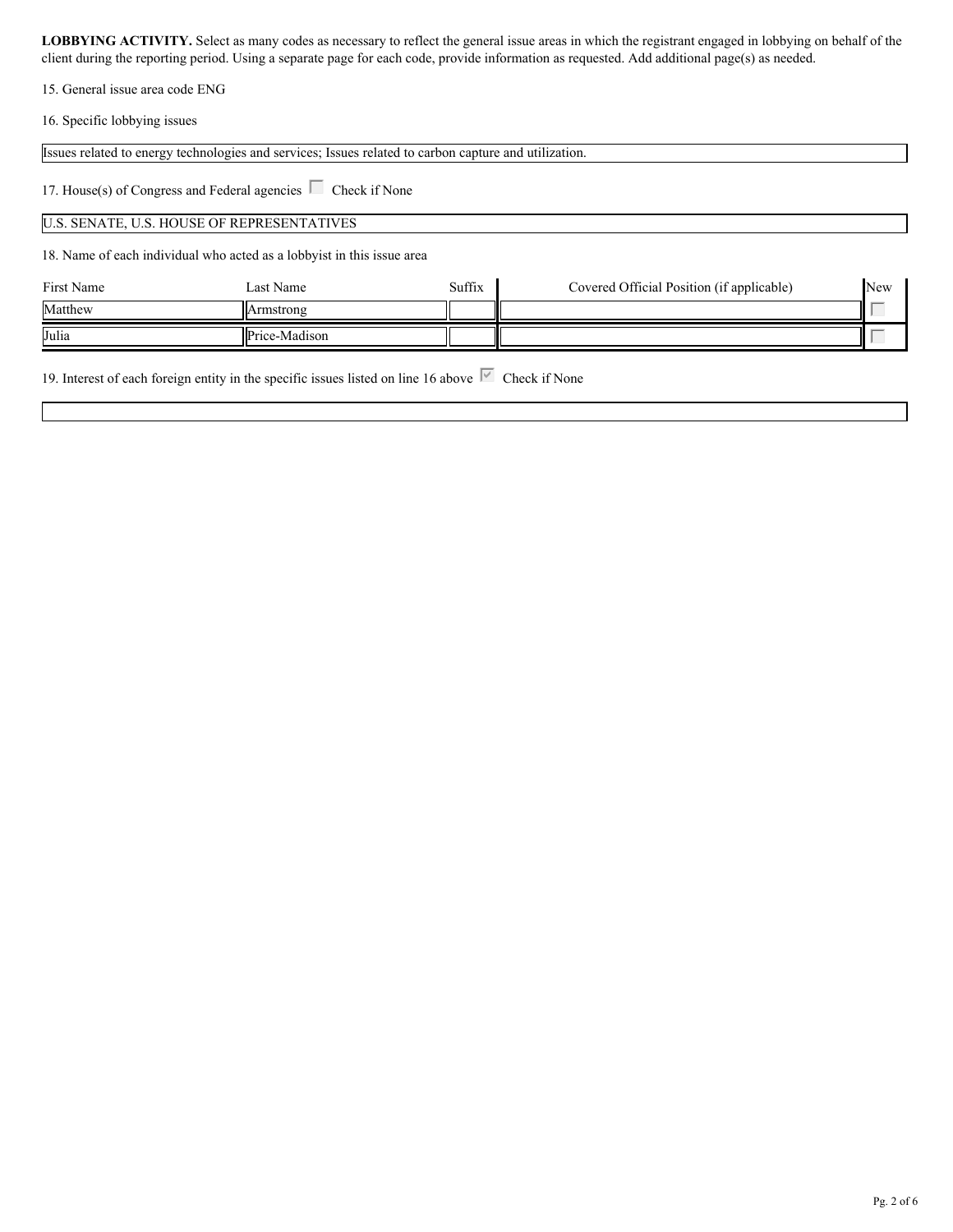15. General issue area code TRD

16. Specific lobbying issues

| Issues related to sanctions; Issues related to tariffs.          |  |
|------------------------------------------------------------------|--|
|                                                                  |  |
| 17. House(s) of Congress and Federal agencies L<br>Check if None |  |

U.S. SENATE, U.S. HOUSE OF REPRESENTATIVES, Natl Security Council (NSC)

18. Name of each individual who acted as a lobbyist in this issue area

| First Name | Last Name     | Suffix | Covered Official Position (if applicable) | New                    |  |
|------------|---------------|--------|-------------------------------------------|------------------------|--|
| Matthew    | Armstrong     |        |                                           | $\sim$                 |  |
| Julia      | Price-Madison |        |                                           | <b>Service Control</b> |  |

19. Interest of each foreign entity in the specific issues listed on line 16 above  $\overline{\triangledown}$  Check if None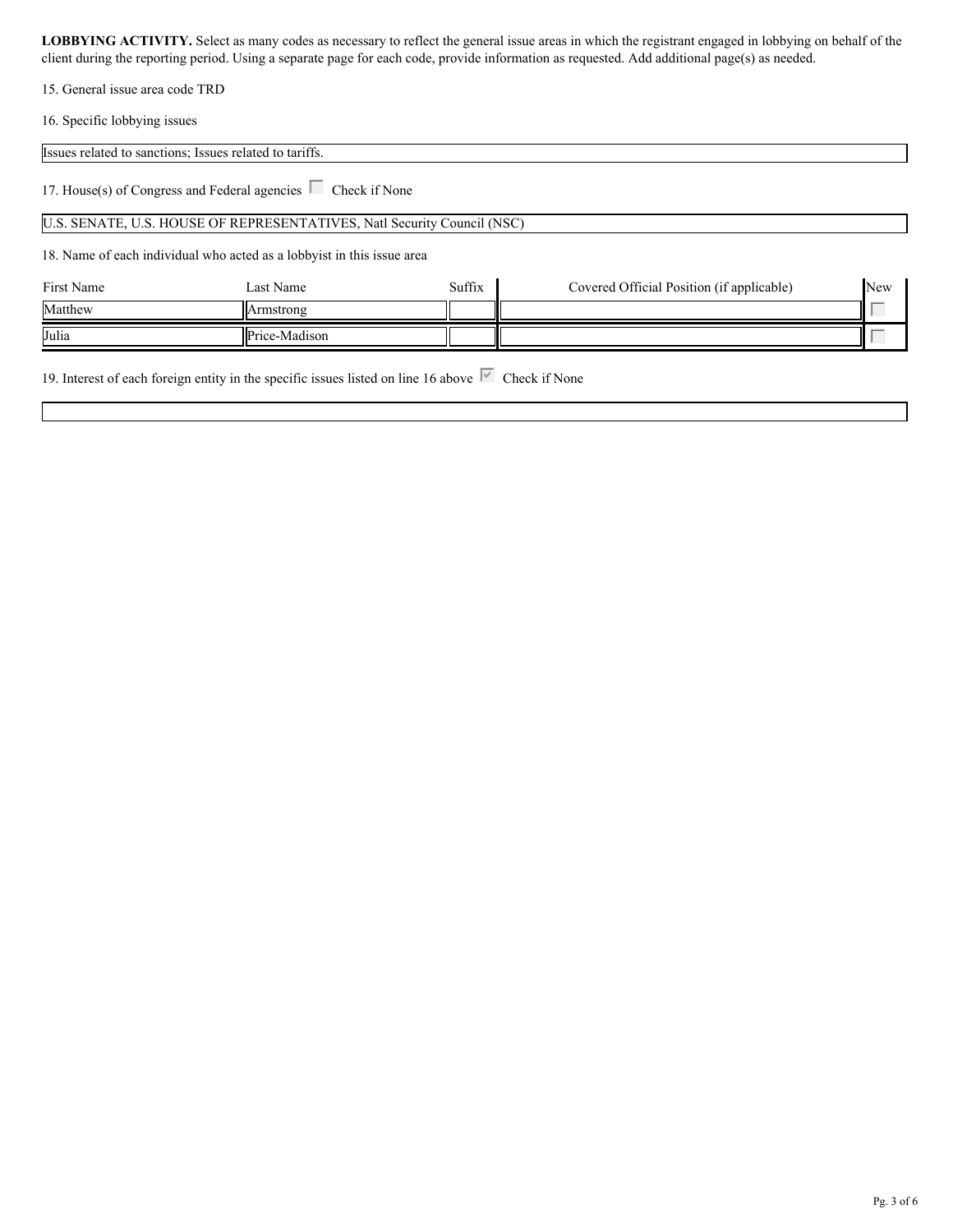15. General issue area code TAX

16. Specific lobbying issues

Issues related to corporate and international tax; Issues related to the Section 45Q tax credit; Issues related to hydrogen production tax credit; Issues related to the geothermal investment tax credit; FY2022 Budget Resolution (S.Con.Res.14)/Budget Reconciliation (H.R. 5376); H.R. 1304, American Innovation and R&D Competitiveness Act of 2021; S. 749, American Innovation and Jobs Act.

17. House(s) of Congress and Federal agencies  $\Box$  Check if None

U.S. SENATE, U.S. HOUSE OF REPRESENTATIVES

18. Name of each individual who acted as a lobbyist in this issue area

| First Name | Last Name     | Suffix | Covered Official Position (if applicable) | New |  |
|------------|---------------|--------|-------------------------------------------|-----|--|
| Julia      | Price-Madison |        |                                           |     |  |
| Matthew    | Armstrong     |        |                                           |     |  |

19. Interest of each foreign entity in the specific issues listed on line 16 above  $\overline{\mathbb{C}}$  Check if None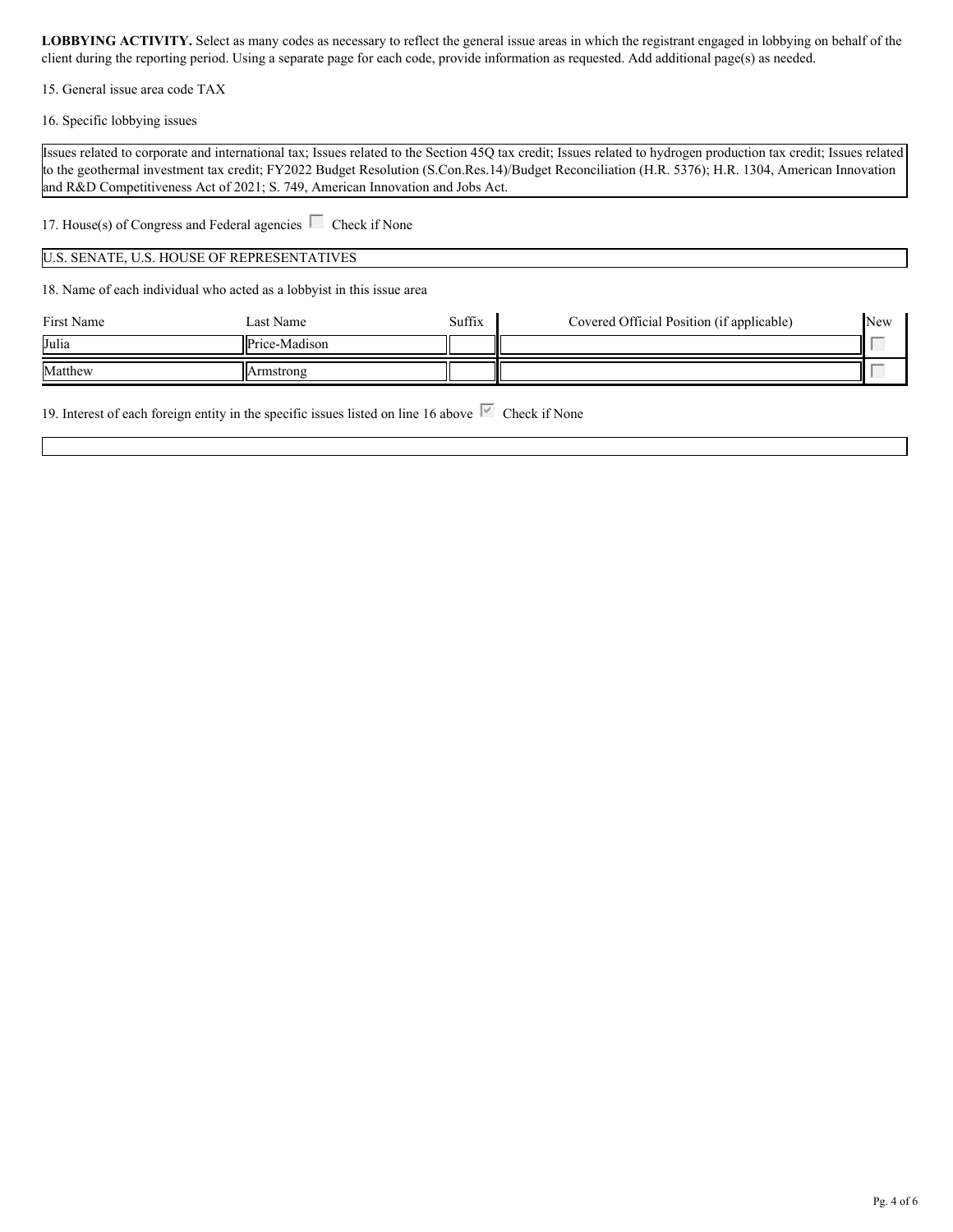| 15. General issue area code ENV |  |
|---------------------------------|--|
|---------------------------------|--|

16. Specific lobbying issues

| Issues related to the renewable fuel standard.                                                                              |                                                                                                                                                                                                                                |                      |                                           |         |
|-----------------------------------------------------------------------------------------------------------------------------|--------------------------------------------------------------------------------------------------------------------------------------------------------------------------------------------------------------------------------|----------------------|-------------------------------------------|---------|
| 17. House(s) of Congress and Federal agencies $\Box$ Check if None                                                          |                                                                                                                                                                                                                                |                      |                                           |         |
| <b>U.S. SENATE</b>                                                                                                          |                                                                                                                                                                                                                                |                      |                                           |         |
| 18. Name of each individual who acted as a lobbyist in this issue area                                                      |                                                                                                                                                                                                                                |                      |                                           |         |
| First Name                                                                                                                  | Last Name                                                                                                                                                                                                                      | Suffix               | Covered Official Position (if applicable) | New     |
| Julia                                                                                                                       | Price-Madison                                                                                                                                                                                                                  |                      |                                           | Г       |
| 19. Interest of each foreign entity in the specific issues listed on line 16 above $\overline{\triangledown}$ Check if None |                                                                                                                                                                                                                                |                      |                                           |         |
| Information Update Page - Complete ONLY where registration information has changed.                                         |                                                                                                                                                                                                                                |                      |                                           |         |
| 20. Client new address                                                                                                      |                                                                                                                                                                                                                                |                      |                                           |         |
| Address                                                                                                                     |                                                                                                                                                                                                                                |                      |                                           |         |
| City                                                                                                                        | <u> 1980 - Johann Barbara, martxa eta politikar</u>                                                                                                                                                                            |                      | State Zip Code                            | Country |
| 21. Client new principal place of business (if different than line 20)                                                      |                                                                                                                                                                                                                                |                      |                                           |         |
|                                                                                                                             | City of the contract of the contract of the contract of the contract of the contract of the contract of the contract of the contract of the contract of the contract of the contract of the contract of the contract of the co |                      | Zip Code                                  |         |
| 22. New General description of client's business or activities                                                              |                                                                                                                                                                                                                                |                      |                                           |         |
| <b>LOBBYIST UPDATE</b>                                                                                                      |                                                                                                                                                                                                                                |                      |                                           |         |
| 23. Name of each previously reported individual who is no longer expected to act as a lobbyist for the client               |                                                                                                                                                                                                                                |                      |                                           |         |
| First Name                                                                                                                  | Last Name                                                                                                                                                                                                                      | Suffix<br>First Name | Last Name                                 | Suffix  |
| <b>ISSUE UPDATE</b>                                                                                                         |                                                                                                                                                                                                                                |                      |                                           |         |
| 24. General lobbying issue that no longer pertains                                                                          |                                                                                                                                                                                                                                |                      |                                           |         |
| <b>AFFILIATED ORGANIZATIONS</b>                                                                                             |                                                                                                                                                                                                                                |                      |                                           |         |

25. Add the following affiliated organization(s)

Internet Address:

|      |                               | Address        |     |         |                                                            |
|------|-------------------------------|----------------|-----|---------|------------------------------------------------------------|
| Name | <b>Street Address</b><br>City | State/Province | Zip | Country | Principal Place of Business<br>(city and state or country) |

26. Name of each previously reported organization that is no longer affiliated with the registrant or client